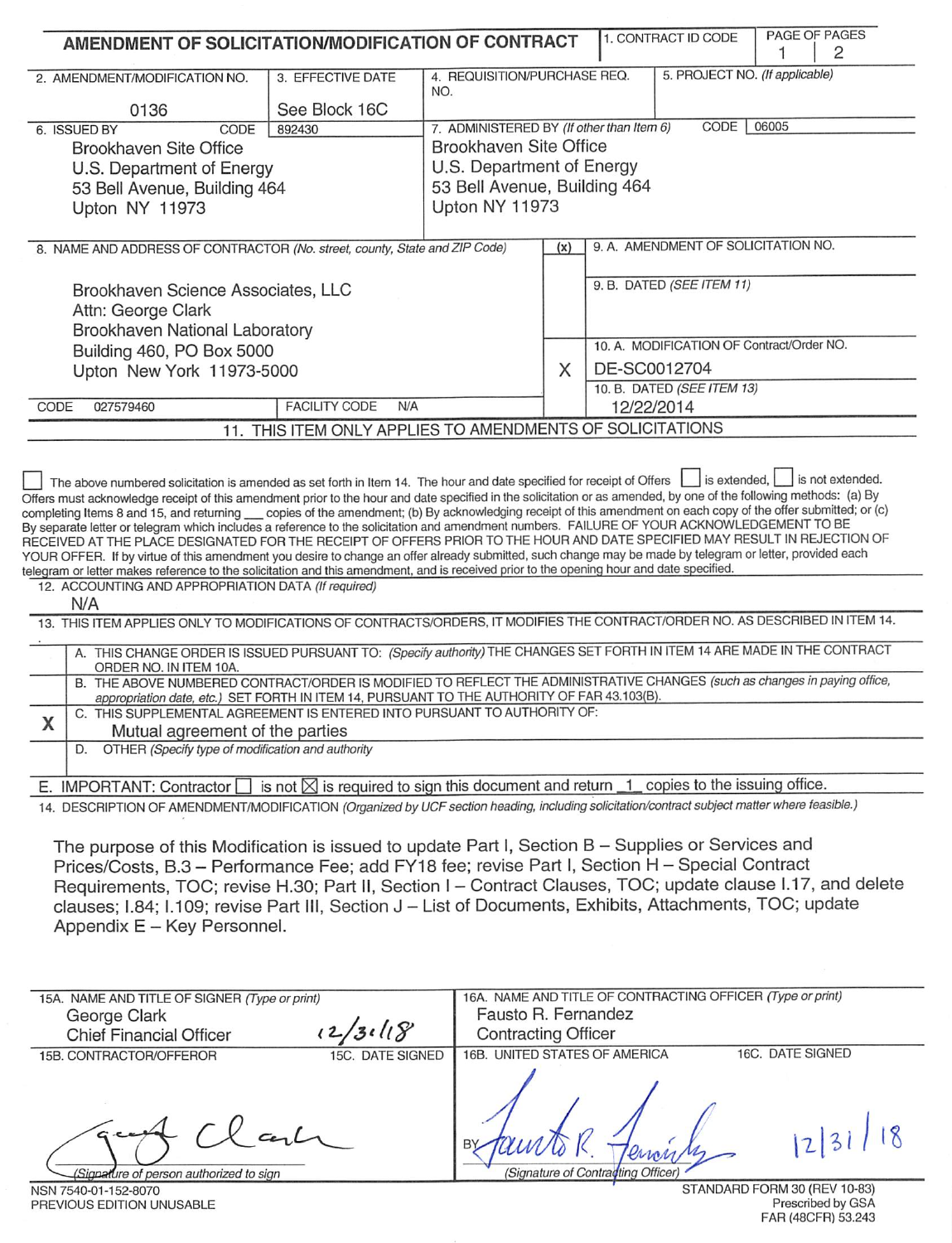|                           | REFERENCE NO. OF DOCUMENT BEING CONTINUED<br>PAGE |  | OF |
|---------------------------|---------------------------------------------------|--|----|
| <b>CONTINUATION SHEET</b> | DE-SC0012704/0136                                 |  |    |

- 14. Description of Amendment/Modification (continued):
	- **1. Part I, Section B.3 – Performance Fee:** In accordance with Section B.3 of Prime Contract DE-SC0012704, and the FY 2018 Performance Evaluation and Measurement Plan (Appendix B), the Award Term Determination Official has determined Brookhaven Science Associates, LLC has earned a performance fee amount of \$6,486,000 for the period of performance October 1, 2017 through September 30, 2018. Pursuant to clause F.2, Award Term Incentive, Brookhaven Science Associates, LLC has been awarded twelve (12) months of additional award term.
	- **2. Part I, Section H – Special Contract Requirements, Table of Contents (TOC):** Section H is revised to update clause H.30.

The following clause has been revised; replace the prior version with the updated attachment provided herein:

- **a. Clause H.30 – Lobbying Restriction:** This clause is revised IAW Department of Energy Policy Flash 2019-09 Implementation of Division A, Title III and Title V of the Energy and Water, Legislative Branch, and Military Construction and Veterans Affairs Appropriations Act, 2019, Pub. L. No. 115-244 and AL-2019-02 dated 12-10-2018.
- **3. Part II, Section I – Contract Clauses, Table of Contents (TOC):** Section I TOC is revised to update clauses I.17, I.84, and I.109.

The following clause has been revised; replace the prior version with the updated attachment provided herein:

**a. Clause I.17 – FAR 52.204-13, System for Award Management Maintenance (Oct 2018)** This clause has been updated IAW Department of Energy Policy Flash 2019-02 Federal Acquisition Circular (FAC) 2005–101.

The following clauses have been deleted:

- **a. Clause I.84 – FAR 52.237-11, Accepting And Dispensing Of \$1 Coin (Sep 2008):** This clause has been updated IAW Department of Energy Policy Flash 2019-02 Federal Acquisition Circular (FAC) 2005–101. Clause I.84 is now titled, "RESERVED".
- **b. Clause I.109 – DEAR 952.217-70, Acquisition of Real Property (Mar 2011):** Delete clause IAW Office of Science Revolutionary Working Group approved FAR and DEAR clause alternates/deviations Memorandum from Joseph A. McBrearty, Head of Contracting Activity dated April 2, 2018.Clause I.109 is now titled, "RESERVED".
- **4. Part III, Section J – List of Documents, Exhibits, Attachments, Table of Contents (TOC):** Section J TOC is revised to reflect the following: update Appendix E – Key Personnel.
	- **a. Appendix E – Key Personnel:** This section is revised to update key personnel. Replace the prior version with the updated attachment provided herein.

#### **Attachments:**

- $\triangleright$  Part I, Section H Special Contract Requirements  $\div$  H.30
- ▶ Part II, Section I Contract Clauses

 $\div$  1.17

- $\triangleright$  Part III, Section J List of Documents, Exhibits, Attachments
	- $\triangleleft$  Appendix E Key Personnel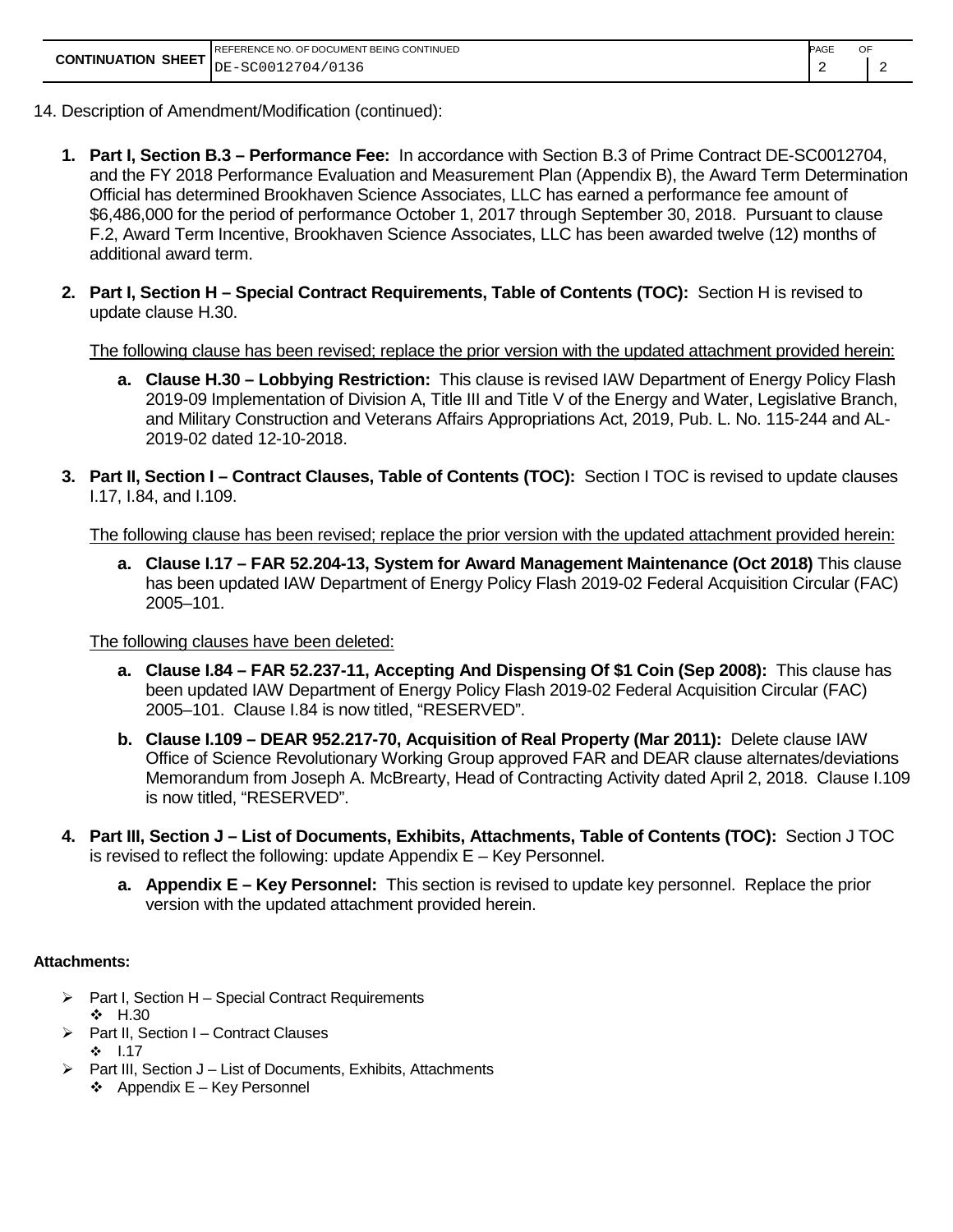### **CLAUSE H.30 – LOBBYING RESTRICTION (AS PER AL-2019-02 – DEC 10, 2018)**

The Contractor agrees that none of the funds obligated on this award shall be expended, directly or indirectly, to influence congressional action on any legislation or appropriation matters pending before Congress, other than to communicate to Members of Congress as described in 18 U.S.C. § 1913. This restriction is in addition to those prescribed elsewhere in statute and regulation.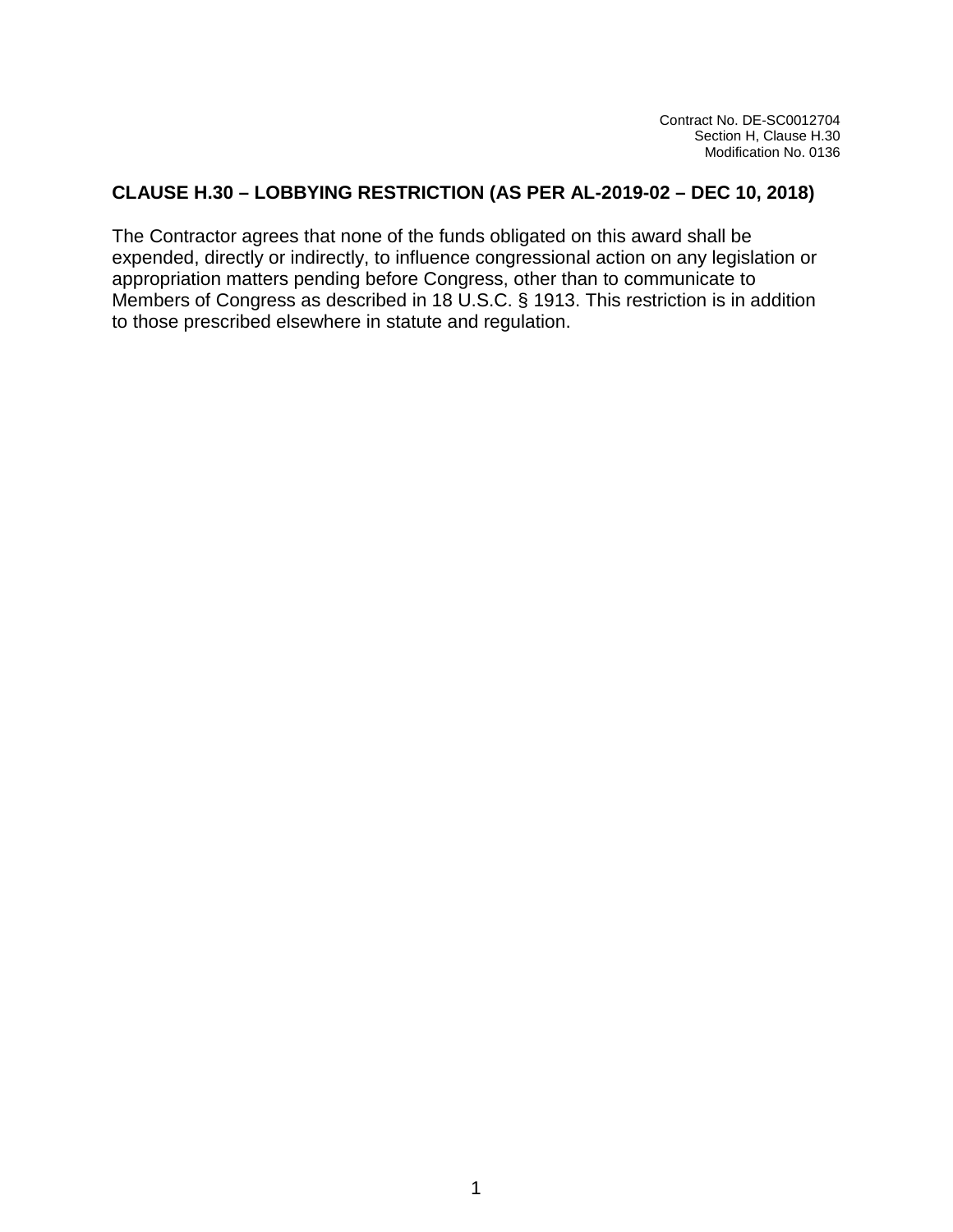#### **CLAUSE I.17 – FAR 52.204-13 – SYSTEM FOR AWARD MANAGEMENT MAINTENANCE (OCT 2018)**

(a) *Definition.* As used in this clause--

*Electronic Funds Transfer (EFT) indicator* means a four-character suffix to the unique entity identifier. The suffix is assigned at the discretion of the commercial, nonprofit, or Government entity to establish additional System for Award Management (SAM) records for identifying alternative EFT accounts (see subpart 32.11) for the same entity.

*Registered in the System for Award Management (SAM)* means that—

- (1) The Contractor has entered all mandatory information, including the unique entity identifier and the EFT indicator (if applicable), the Commercial and Government Entity (CAGE) code, as well as data required by the Federal Funding Accountability and Transparency Act of 2006 (see subpart 4.14), into SAM;
- (2) The Contractor has completed the Core, Assertions, Representations and Certifications, and Points of Contact sections of the registration in SAM;
- (3) The Government has validated all mandatory data fields, to include validation of the Taxpayer Identification Number (TIN) with the Internal Revenue Service (IRS). The Contractor will be required to provide consent for TIN validation to the Government as a part of the SAM registration process; and
- (4) The Government has marked the record "Active".

*System for Award Management (SAM)* means the primary Government repository for prospective Federal awardee and Federal awardee information and the centralized Government system for certain contracting, grants, and other assistance-related processes. It includes—

- (1) Data collected from prospective Federal awardees required for the conduct of business with the Government;
- (2) Prospective contractor-submitted annual representations and certifications in accordance with FAR subpart 4.12; and
- (3) Identification of those parties excluded from receiving Federal contracts, certain subcontracts, and certain types of Federal financial and nonfinancial assistance and benefits.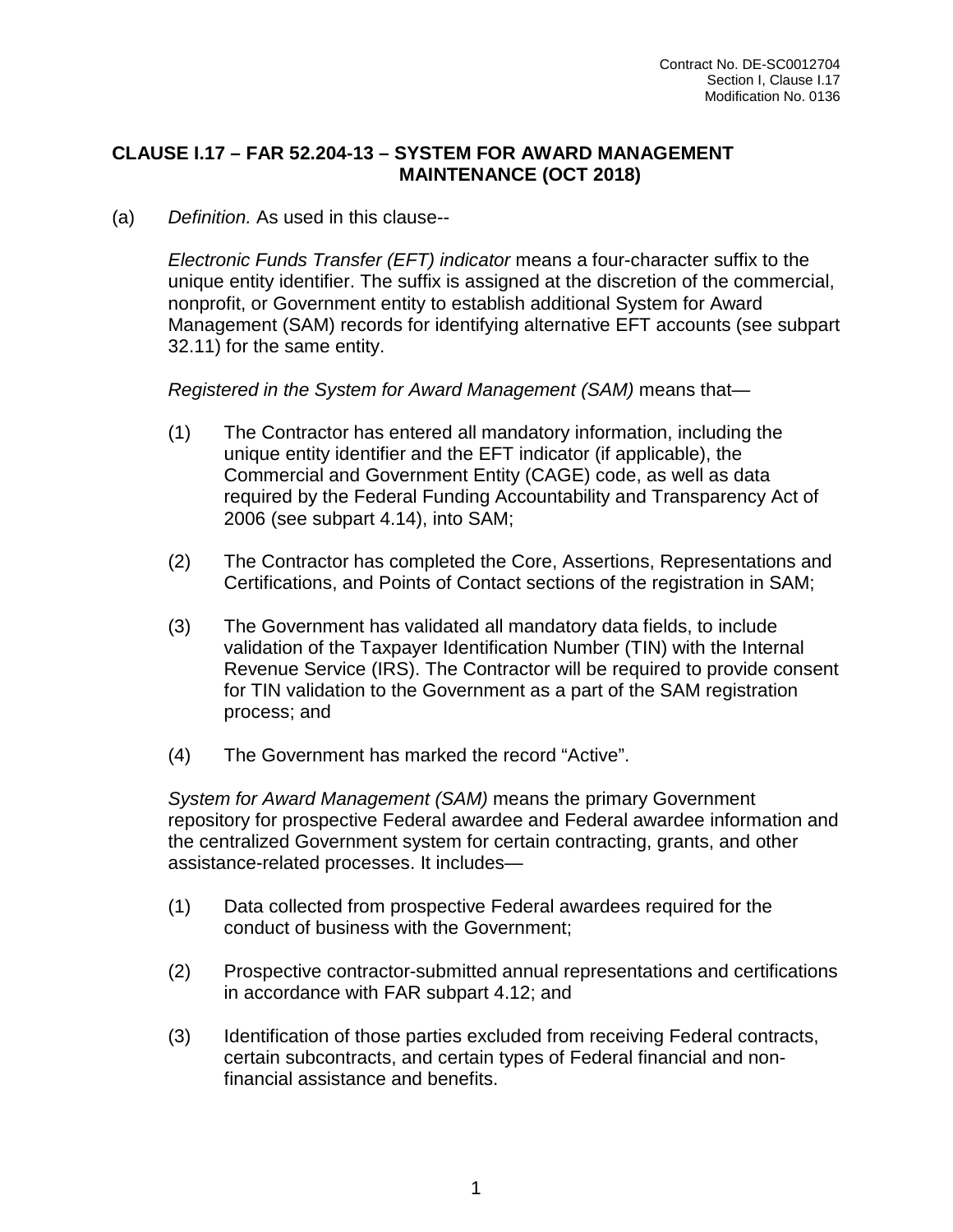*Unique entity identifier* means a number or other identifier used to identify a specific commercial, nonprofit, or Government entity. See *[www.sam.gov](http://www.sam.gov/)* for the designated entity for establishing unique entity identifiers.

- (b) If the solicitation for this contract contained the provision 52.204-7 with its Alternate I, and the Contractor was unable to register prior to award, the Contractor shall be registered in SAM within 30 days after award or before three days prior to submission of the first invoice, whichever occurs first.
- (c) The Contractor shall maintain registration in SAM during contract performance and through final payment of any contract, basic agreement, basic ordering agreement, or blanket purchasing agreement. The Contractor is responsible for the currency, accuracy and completeness of the data within SAM, and for any liability resulting from the Government's reliance on inaccurate or incomplete data. To remain registered in SAM after the initial registration, the Contractor is required to review and update on an annual basis, from the date of initial registration or subsequent updates, its information in SAM to ensure it is current, accurate and complete. Updating information in SAM does not alter the terms and conditions of this contract and is not a substitute for a properly executed contractual document.

(d)

(1)

- (i) If a Contractor has legally changed its business name or "doing business as" name (whichever is shown on the contract), or has transferred the assets used in performing the contract, but has not completed the necessary requirements regarding novation and change-of-name agreements in subpart 42.12, the Contractor shall provide the responsible Contracting Officer a minimum of one business day's written notification of its intention to—
	- (A) Change the name in SAM;
	- (B) Comply with the requirements of subpart 42.12 of the FAR; and
	- (C) Agree in writing to the timeline and procedures specified by the responsible Contracting Officer. The Contractor shall provide with the notification sufficient documentation to support the legally changed name.
- (ii) If the Contractor fails to comply with the requirements of paragraph (d)(1)(i) of this clause, or fails to perform the agreement at paragraph (d)(1)(i)(C) of this clause, and, in the absence of a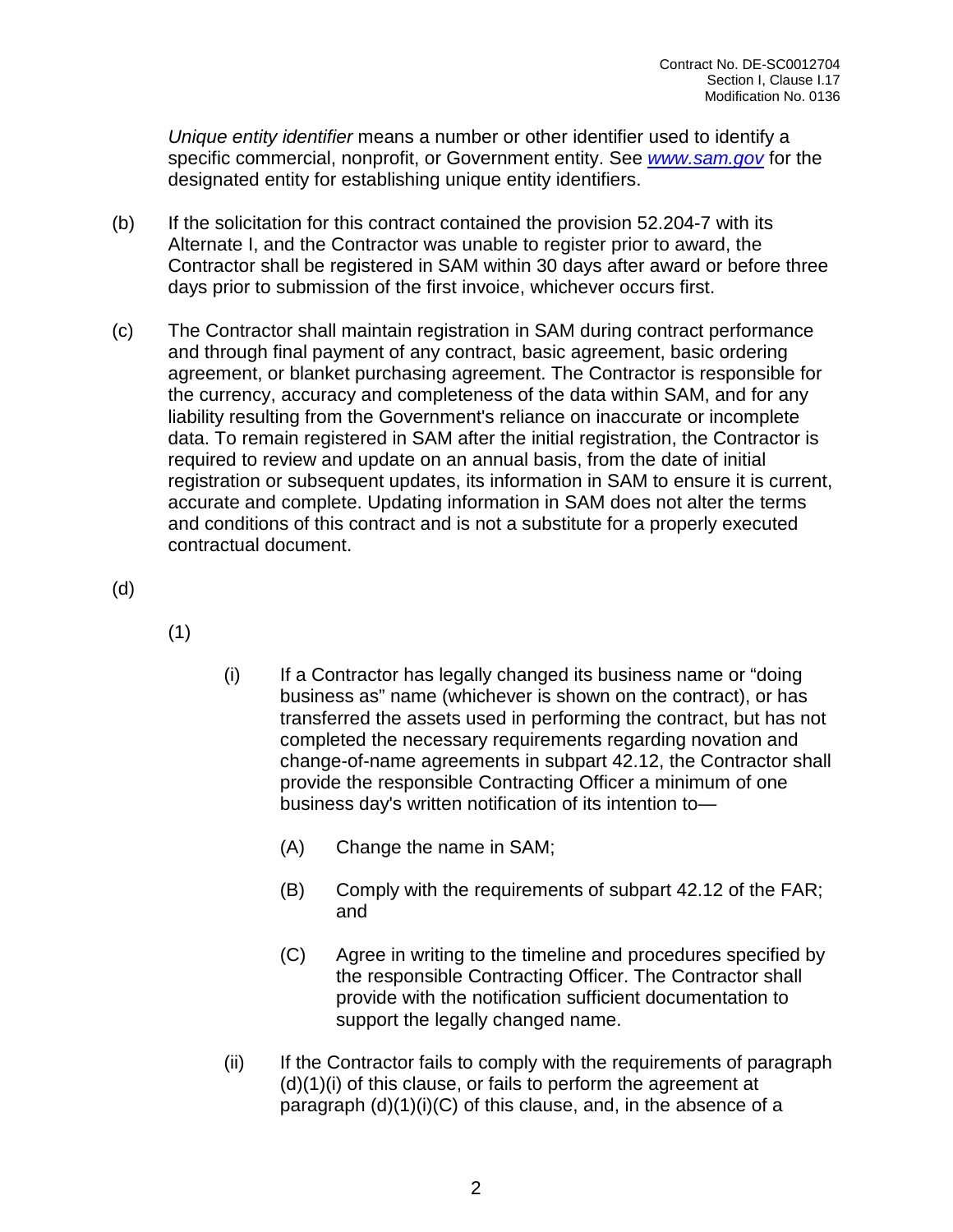properly executed novation or change-of-name agreement, the SAM information that shows the Contractor to be other than the Contractor indicated in the contract will be considered to be incorrect information within the meaning of the "Suspension of Payment" paragraph of the electronic funds transfer (EFT) clause of this contract.

- (2) The Contractor shall not change the name or address for EFT payments or manual payments, as appropriate, in SAM record to reflect an assignee for the purpose of assignment of claims (see FAR subpart 32.8, Assignment of Claims). Assignees shall be separately registered in SAM. Information provided to the Contractor's SAM record that indicates payments, including those made by EFT, to an ultimate recipient other than that Contractor will be considered to be incorrect information within the meaning of the "Suspension of Payment" paragraph of the EFT clause of this contract.
- (3) The Contractor shall ensure that the unique entity identifier is maintained with the entity designated at *[www.sam.gov](http://www.sam.gov/)* for establishment of the unique entity identifier throughout the life of the contract. The Contractor shall communicate any change to the unique entity identifier to the Contracting Officer within 30 days after the change, so an appropriate modification can be issued to update the data on the contract. A change in the unique entity identifier does not necessarily require a novation be accomplished.
- (e) Contractors may obtain additional information on registration and annual confirmation requirements at *[https://www.sam.gov.](https://www.sam.gov/)*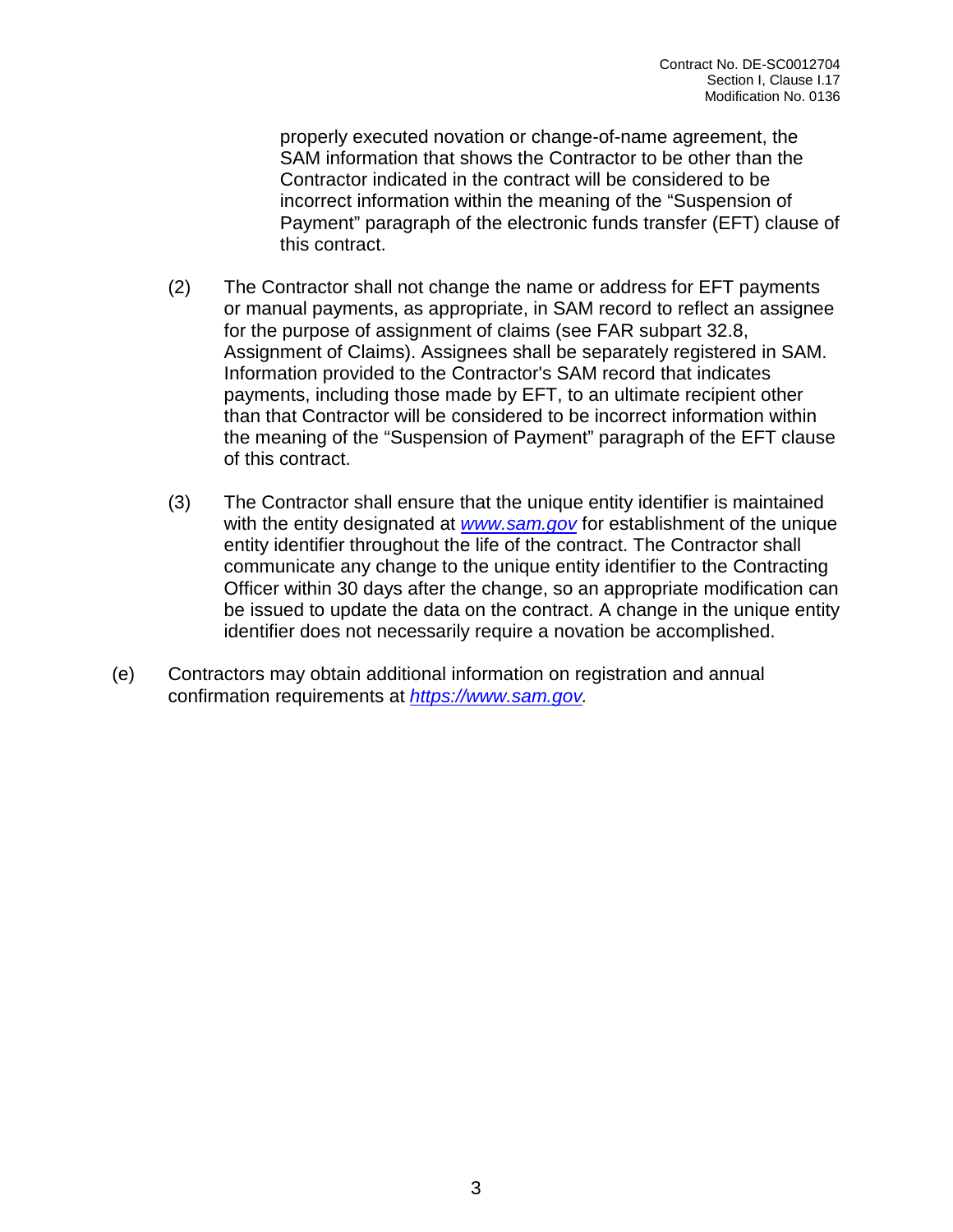Contract No. DE-SC0012704 Section J | Appendix E Modification No. 0136

## **APPENDIX E**

# **KEY PERSONNEL**

**Applicable to the Operations of Brookhaven National Laboratory**